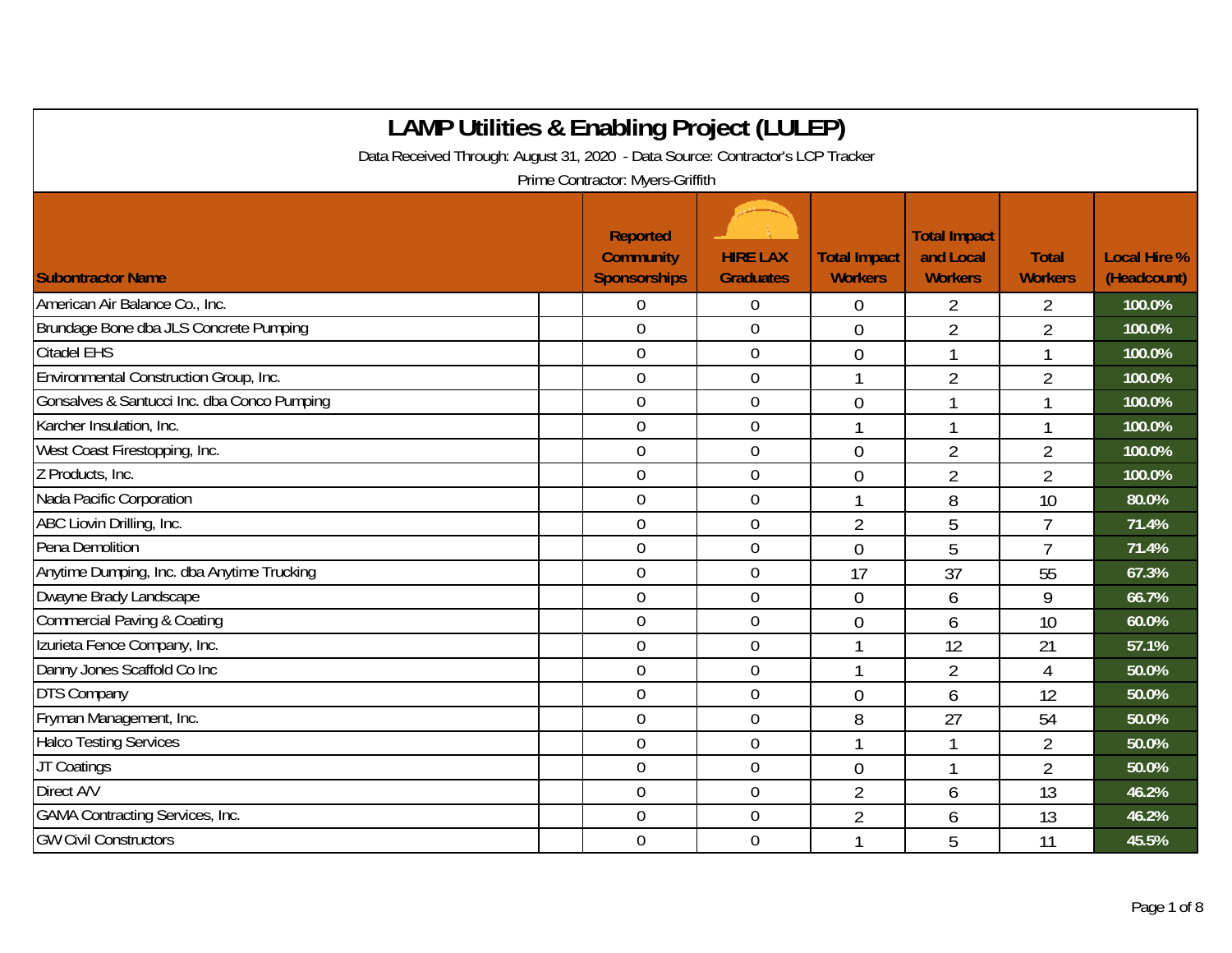| <b>LAMP Utilities &amp; Enabling Project (LULEP)</b><br>Data Received Through: August 31, 2020 - Data Source: Contractor's LCP Tracker<br>Prime Contractor: Myers-Griffith |  |                                                     |                                     |                                       |                                                    |                                |                                    |  |
|----------------------------------------------------------------------------------------------------------------------------------------------------------------------------|--|-----------------------------------------------------|-------------------------------------|---------------------------------------|----------------------------------------------------|--------------------------------|------------------------------------|--|
| <b>Subontractor Name</b>                                                                                                                                                   |  | Reported<br><b>Community</b><br><b>Sponsorships</b> | <b>HIRE LAX</b><br><b>Graduates</b> | <b>Total Impact</b><br><b>Workers</b> | <b>Total Impact</b><br>and Local<br><b>Workers</b> | <b>Total</b><br><b>Workers</b> | <b>Local Hire %</b><br>(Headcount) |  |
| <b>T&amp;M Construction</b>                                                                                                                                                |  | $\overline{0}$                                      | $\overline{0}$                      |                                       | 22                                                 | 49                             | 44.9%                              |  |
| <b>Frey-Moss Structures INC</b>                                                                                                                                            |  | $\mathbf 0$                                         | $\mathbf 0$                         | 3                                     | 8                                                  | 18                             | 44.4%                              |  |
| <b>Axion Group</b>                                                                                                                                                         |  | $\mathbf 0$                                         | $\boldsymbol{0}$                    | $\overline{0}$                        | 3                                                  | $\overline{1}$                 | 42.9%                              |  |
| J.V Land Clearing Co., Inc.                                                                                                                                                |  | $\mathbf 0$                                         | $\mathbf 0$                         | 1                                     | 6                                                  | 14                             | 42.9%                              |  |
| Miranda Logistics Enterprise                                                                                                                                               |  | $\overline{0}$                                      | $\mathbf 0$                         | 6                                     | 45                                                 | 105                            | 42.9%                              |  |
| Cupertino Electric Inc.                                                                                                                                                    |  | $\overline{0}$                                      | $\boldsymbol{0}$                    | $\overline{2}$                        | $\overline{7}$                                     | 17                             | 41.2%                              |  |
| Comet Electric, Inc.                                                                                                                                                       |  | $\mathbf 0$                                         | $\boldsymbol{0}$                    |                                       | 36                                                 | 89                             | 40.4%                              |  |
| Alert Insulation Co., Inc.                                                                                                                                                 |  | $\mathbf 0$                                         | $\boldsymbol{0}$                    | $\overline{0}$                        | 4                                                  | 10                             | 40.0%                              |  |
| Pan-Pacific Mechanical                                                                                                                                                     |  | $\mathbf 0$                                         | $\pmb{0}$                           | $\overline{0}$                        | $\overline{2}$                                     | 5                              | 40.0%                              |  |
| Terra Pave, Inc.                                                                                                                                                           |  | $\mathbf 0$                                         | $\mathbf 0$                         | $\mathbf{1}$                          | $\overline{4}$                                     | 10                             | 40.0%                              |  |
| ISEC, Inc.                                                                                                                                                                 |  | $\overline{0}$                                      | $\boldsymbol{0}$                    | $\overline{2}$                        | 17                                                 | 43                             | 39.5%                              |  |
| Wagner Engineering & Survey, Inc.                                                                                                                                          |  | $\mathbf 0$                                         | $\boldsymbol{0}$                    | $\overline{0}$                        | 9                                                  | 23                             | 39.1%                              |  |
| GGG Demolition, Inc.                                                                                                                                                       |  | $\overline{0}$                                      | $\mathbf 0$                         |                                       | 14                                                 | 36                             | 38.9%                              |  |
| 24 Hour Sweeping Inc A                                                                                                                                                     |  | $\mathbf 0$                                         | $\overline{0}$                      |                                       | 5                                                  | 13                             | 38.5%                              |  |
| Birdi & Associates, Inc.                                                                                                                                                   |  | $\mathbf 0$                                         | $\mathbf 0$                         | $\overline{2}$                        | 5                                                  | 13                             | 38.5%                              |  |
| Resource Environmental, Inc.                                                                                                                                               |  | $\overline{0}$                                      | $\overline{0}$                      | $\overline{2}$                        | 18                                                 | 47                             | 38.3%                              |  |
| Steve Bubalo Construction Co                                                                                                                                               |  | $\mathbf 0$                                         | $\boldsymbol{0}$                    | 6                                     | 13                                                 | 34                             | 38.2%                              |  |
| B & D Equipment Rental, Inc.                                                                                                                                               |  | $\theta$                                            | $\mathbf 0$                         | $\overline{0}$                        | 14                                                 | 37                             | 37.8%                              |  |
| Building Electronic Controls, Inc.                                                                                                                                         |  | $\overline{0}$                                      | $\mathbf 0$                         | $\theta$                              | 3                                                  | 8                              | 37.5%                              |  |
| 3531 Trucking                                                                                                                                                              |  | $\mathbf 0$                                         | $\boldsymbol{0}$                    | $\overline{0}$                        | $\overline{7}$                                     | 19                             | 36.8%                              |  |
| Corradini Corp.                                                                                                                                                            |  | $\mathbf 0$                                         | $\mathbf 0$                         |                                       | 4                                                  | 11                             | 36.4%                              |  |
| Psomas                                                                                                                                                                     |  | $\overline{0}$                                      | $\mathbf 0$                         | $\Omega$                              | 4                                                  | 11                             | 36.4%                              |  |
| <b>Griffith Company</b>                                                                                                                                                    |  | 2                                                   | 1                                   | 14                                    | 64                                                 | 180                            | 35.6%                              |  |
| <b>Red Hawk Services</b>                                                                                                                                                   |  | $\mathbf 0$                                         | $\mathbf 0$                         | 3                                     | 6                                                  | 17                             | 35.3%                              |  |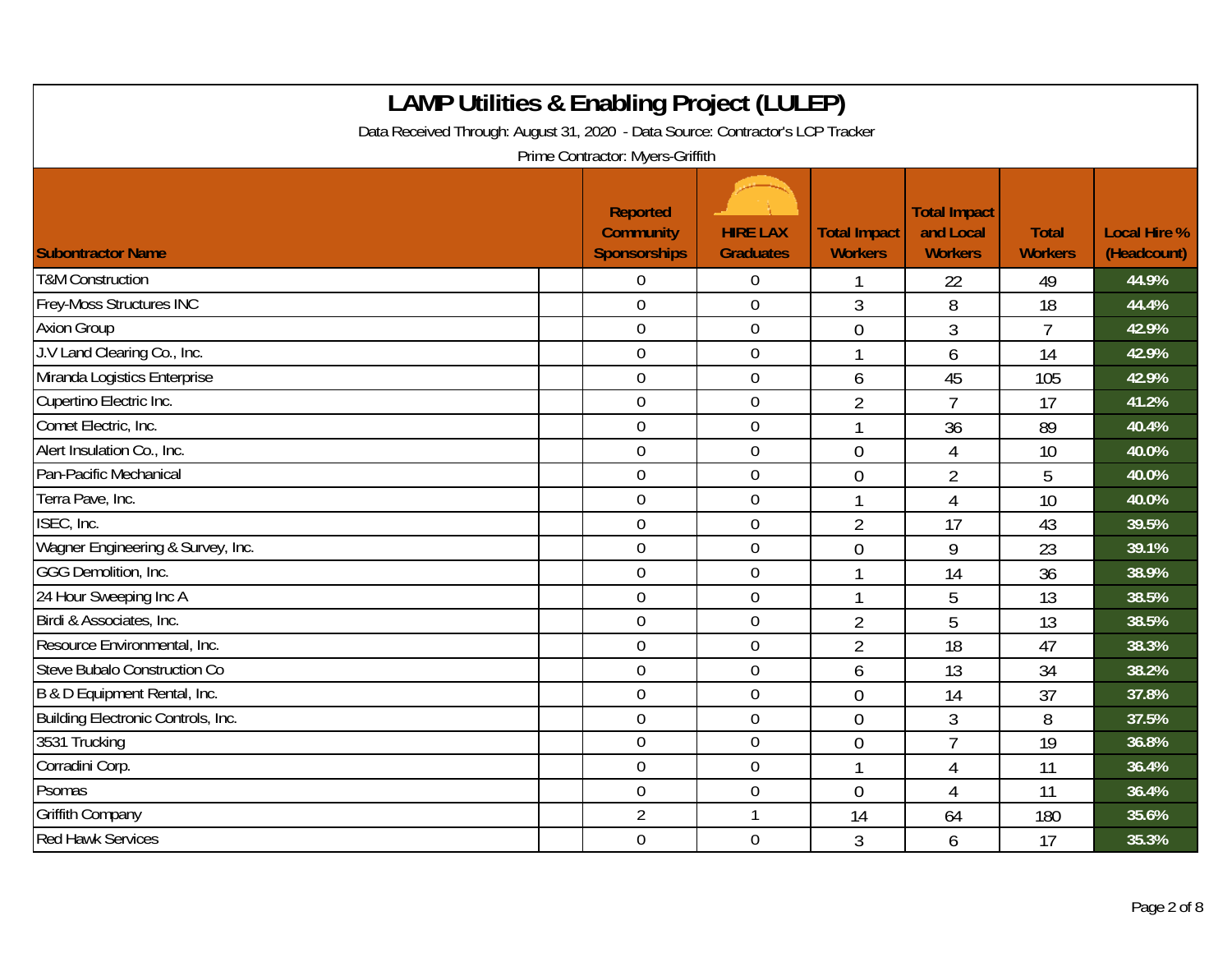| <b>LAMP Utilities &amp; Enabling Project (LULEP)</b><br>Data Received Through: August 31, 2020 - Data Source: Contractor's LCP Tracker<br>Prime Contractor: Myers-Griffith |                                                            |                                     |                                       |                                                    |                                |                                    |  |  |
|----------------------------------------------------------------------------------------------------------------------------------------------------------------------------|------------------------------------------------------------|-------------------------------------|---------------------------------------|----------------------------------------------------|--------------------------------|------------------------------------|--|--|
| <b>Subontractor Name</b>                                                                                                                                                   | <b>Reported</b><br><b>Community</b><br><b>Sponsorships</b> | <b>HIRE LAX</b><br><b>Graduates</b> | <b>Total Impact</b><br><b>Workers</b> | <b>Total Impact</b><br>and Local<br><b>Workers</b> | <b>Total</b><br><b>Workers</b> | <b>Local Hire %</b><br>(Headcount) |  |  |
| <b>Taft Electric Company</b>                                                                                                                                               | 0                                                          | $\overline{0}$                      | 6                                     | 13                                                 | 37                             | 35.1%                              |  |  |
| Urrea & Sons Trucking                                                                                                                                                      | $\overline{0}$                                             | $\overline{0}$                      | $\overline{0}$                        | $\overline{7}$                                     | 20                             | 35.0%                              |  |  |
| A1 Management & Inspection, Inc.                                                                                                                                           | $\overline{0}$                                             | $\overline{0}$                      |                                       | $\overline{2}$                                     | 6                              | 33.3%                              |  |  |
| Crown Fence Co                                                                                                                                                             | $\mathbf 0$                                                | $\boldsymbol{0}$                    | 1                                     | 16                                                 | 48                             | 33.3%                              |  |  |
| Global Modular Inc.                                                                                                                                                        | 0                                                          | $\overline{0}$                      | $\Omega$                              | $\overline{3}$                                     | 9                              | 33.3%                              |  |  |
| Inline Concrete Cutting & Coring                                                                                                                                           | $\overline{0}$                                             | $\overline{0}$                      | $\overline{0}$                        | 1                                                  | 3                              | 33.3%                              |  |  |
| Koppl Pipeline Services, Inc.                                                                                                                                              | 0                                                          | $\overline{0}$                      | $\theta$                              |                                                    | 3                              | 33.3%                              |  |  |
| Myers & Sons Griffith, JV                                                                                                                                                  | 3                                                          | $\overline{2}$                      | 10                                    | 59                                                 | 177                            | 33.3%                              |  |  |
| <b>Planet Green Environmental</b>                                                                                                                                          | 0                                                          | $\boldsymbol{0}$                    | $\overline{0}$                        | 1                                                  | 3                              | 33.3%                              |  |  |
| Royal Electric Company                                                                                                                                                     | $\overline{0}$                                             | $\boldsymbol{0}$                    | $\overline{0}$                        | 1                                                  | 3                              | 33.3%                              |  |  |
| Techniquex, Inc.                                                                                                                                                           | $\overline{0}$                                             | $\mathbf 0$                         | $\overline{0}$                        | $\overline{2}$                                     | 6                              | 33.3%                              |  |  |
| Versatile Coatings Inc.                                                                                                                                                    | 0                                                          | $\overline{0}$                      | $\Omega$                              | 4                                                  | 12                             | 33.3%                              |  |  |
| Matrix Environmental, Inc.                                                                                                                                                 | $\mathbf 0$                                                | $\overline{0}$                      | 1                                     | 8                                                  | 25                             | 32.0%                              |  |  |
| <b>Concrete Coring Company</b>                                                                                                                                             | $\overline{0}$                                             | $\overline{0}$                      |                                       | 9                                                  | 29                             | 31.0%                              |  |  |
| Myers & Sons Construction LP                                                                                                                                               | 0                                                          | $\boldsymbol{0}$                    |                                       | 13                                                 | 43                             | 30.2%                              |  |  |
| Twining, Inc                                                                                                                                                               | $\mathbf 0$                                                | $\overline{0}$                      | $\mathbf 1$                           | 9                                                  | 30                             | 30.0%                              |  |  |
| <b>Blois Construction, Inc.</b>                                                                                                                                            | $\overline{0}$                                             | $\overline{0}$                      | 11                                    | 33                                                 | 113                            | 29.2%                              |  |  |
| Fehoko Concrete Inc                                                                                                                                                        | 0                                                          | $\overline{0}$                      | $\overline{2}$                        | $\overline{1}$                                     | 24                             | 29.2%                              |  |  |
| <b>ABC Resources</b>                                                                                                                                                       | $\overline{0}$                                             | $\overline{0}$                      | $\overline{4}$                        | 8                                                  | 28                             | 28.6%                              |  |  |
| Anderson Charnesky Structural Steel, Inc.                                                                                                                                  | 0                                                          | $\overline{0}$                      | $\overline{0}$                        | $\overline{2}$                                     | $\overline{1}$                 | 28.6%                              |  |  |
| CMB Structures, Inc.                                                                                                                                                       | 0                                                          | $\overline{0}$                      | $\overline{0}$                        | $\overline{2}$                                     | $\overline{1}$                 | 28.6%                              |  |  |
| N-U Enterprise                                                                                                                                                             | $\boldsymbol{0}$                                           | $\boldsymbol{0}$                    | $\mathbf{1}$                          | 8                                                  | 28                             | 28.6%                              |  |  |
| <b>SC Building Materials</b>                                                                                                                                               | 0                                                          | $\mathbf 0$                         |                                       | $\overline{2}$                                     | $\overline{7}$                 | 28.6%                              |  |  |
| Wilson & Hampton Painting Contractors                                                                                                                                      | 0                                                          | $\overline{0}$                      |                                       | $\overline{2}$                                     | $\overline{1}$                 | 28.6%                              |  |  |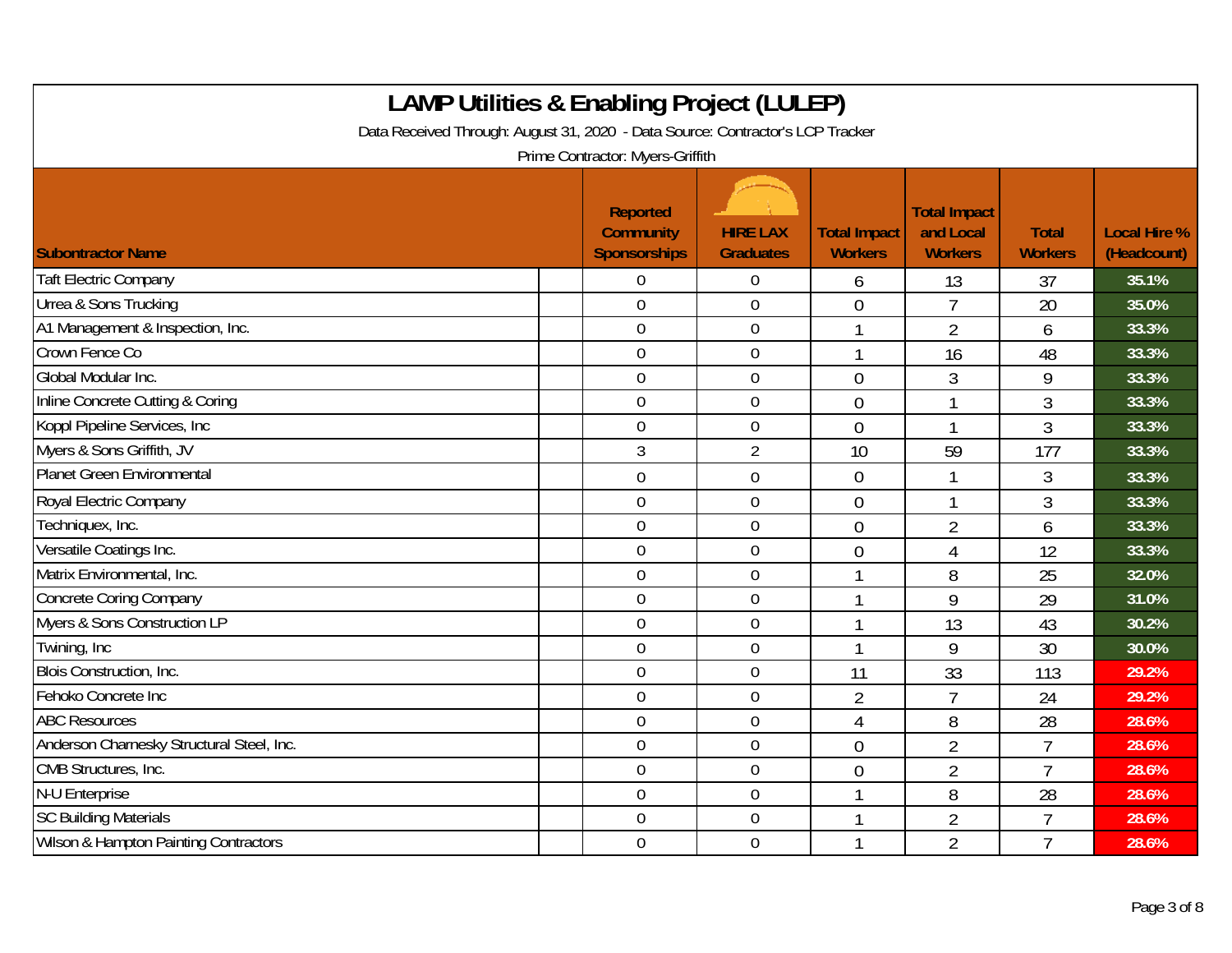| <b>LAMP Utilities &amp; Enabling Project (LULEP)</b><br>Data Received Through: August 31, 2020 - Data Source: Contractor's LCP Tracker<br>Prime Contractor: Myers-Griffith |                                              |                                     |                                       |                                                    |                                |                                    |  |  |
|----------------------------------------------------------------------------------------------------------------------------------------------------------------------------|----------------------------------------------|-------------------------------------|---------------------------------------|----------------------------------------------------|--------------------------------|------------------------------------|--|--|
| <b>Subontractor Name</b>                                                                                                                                                   | Reported<br><b>Community</b><br>Sponsorships | <b>HIRE LAX</b><br><b>Graduates</b> | <b>Total Impact</b><br><b>Workers</b> | <b>Total Impact</b><br>and Local<br><b>Workers</b> | <b>Total</b><br><b>Workers</b> | <b>Local Hire %</b><br>(Headcount) |  |  |
| RMA Group, Inc.                                                                                                                                                            | 0                                            | $\overline{0}$                      | 4                                     | 6                                                  | 22                             | 27.3%                              |  |  |
| Rosendin Electric                                                                                                                                                          | $\overline{0}$                               | $\overline{0}$                      | 3                                     | 9                                                  | 33                             | 27.3%                              |  |  |
| Max Out Inc.                                                                                                                                                               | $\mathbf 0$                                  | $\boldsymbol{0}$                    | $\overline{4}$                        | 9                                                  | 34                             | 26.5%                              |  |  |
| AMPCO Landscape, Inc.                                                                                                                                                      | $\overline{0}$                               | $\mathbf 0$                         | $\theta$                              | $\overline{2}$                                     | 8                              | 25.0%                              |  |  |
| D.C. Drilling Inc                                                                                                                                                          | $\overline{0}$                               | $\mathbf 0$                         | $\theta$                              |                                                    | 4                              | 25.0%                              |  |  |
| <b>DC Traffic Control</b>                                                                                                                                                  | $\overline{0}$                               | $\boldsymbol{0}$                    | $\overline{0}$                        | $\overline{2}$                                     | 8                              | 25.0%                              |  |  |
| DFS Flooring Inc.                                                                                                                                                          | $\overline{0}$                               | $\mathbf 0$                         | $\mathbf 1$                           | 1                                                  | 4                              | 25.0%                              |  |  |
| Mike Hixson Backhoe Service, Inc.                                                                                                                                          | $\overline{0}$                               | $\mathbf 0$                         | $\theta$                              | $\overline{2}$                                     | 8                              | 25.0%                              |  |  |
| So-Cal Insulation, Inc.                                                                                                                                                    | $\mathbf 0$                                  | $\mathbf 0$                         | 1                                     | 1                                                  | $\overline{4}$                 | 25.0%                              |  |  |
| Superior Pavement Markings, Inc.                                                                                                                                           | $\mathbf 0$                                  | $\boldsymbol{0}$                    | $\overline{2}$                        | $\overline{2}$                                     | 8                              | 25.0%                              |  |  |
| <b>LNA Concrete Structures, Inc.</b>                                                                                                                                       | $\overline{0}$                               | $\mathbf 0$                         | $\mathbf 1$                           | 9                                                  | 37                             | 24.3%                              |  |  |
| Giroux Glass, Inc.                                                                                                                                                         | $\overline{0}$                               | $\mathbf 0$                         | $\overline{0}$                        | $\overline{2}$                                     | 9                              | 22.2%                              |  |  |
| Meadows Sheet Metal & Air Conditioning, Inc                                                                                                                                | $\boldsymbol{0}$                             | $\overline{0}$                      | $\overline{2}$                        | 10                                                 | 45                             | 22.2%                              |  |  |
| Cosco Fire Protection, Inc.                                                                                                                                                | $\mathbf 0$                                  | $\mathbf 0$                         | $\overline{0}$                        | 5                                                  | 23                             | 21.7%                              |  |  |
| Sterndahl Enterprises, Inc.                                                                                                                                                | $\mathbf 0$                                  | $\boldsymbol{0}$                    | $\overline{2}$                        | 6                                                  | 28                             | 21.4%                              |  |  |
| Bali Construction, Inc.                                                                                                                                                    | $\mathbf 0$                                  | $\mathbf 0$                         | 3                                     | 14                                                 | 68                             | 20.6%                              |  |  |
| Absolute Abatement & Demolition                                                                                                                                            | $\mathbf 0$                                  | $\mathbf 0$                         | $\overline{0}$                        |                                                    | 5                              | 20.0%                              |  |  |
| <b>Century Sweeping</b>                                                                                                                                                    | $\mathbf 0$                                  | $\mathbf 0$                         | $\overline{0}$                        |                                                    | 5                              | 20.0%                              |  |  |
| Pacific Waterproofing & Restoration, Inc.                                                                                                                                  | $\mathbf 0$                                  | $\mathbf 0$                         | $\overline{0}$                        |                                                    | 5                              | 20.0%                              |  |  |
| Penhall Co                                                                                                                                                                 | $\overline{0}$                               | $\boldsymbol{0}$                    | $\overline{0}$                        |                                                    | 5                              | 20.0%                              |  |  |
| Michels Pipeline Construction; a div. of Michels Corporation                                                                                                               | $\mathbf 0$                                  | $\boldsymbol{0}$                    | 3                                     | 13                                                 | 74                             | 17.6%                              |  |  |
| Sully-Miller Contracting Company                                                                                                                                           | $\mathbf 0$                                  | $\mathbf 0$                         | $\overline{0}$                        | 10                                                 | 58                             | 17.2%                              |  |  |
| <b>Chief Engineering</b>                                                                                                                                                   | $\overline{0}$                               | $\mathbf 0$                         | 3                                     | 15                                                 | 90                             | 16.7%                              |  |  |
| Crosstown Electrical & Data, Inc.                                                                                                                                          | $\mathbf 0$                                  | $\mathbf 0$                         | $\overline{0}$                        | $\overline{2}$                                     | 12                             | 16.7%                              |  |  |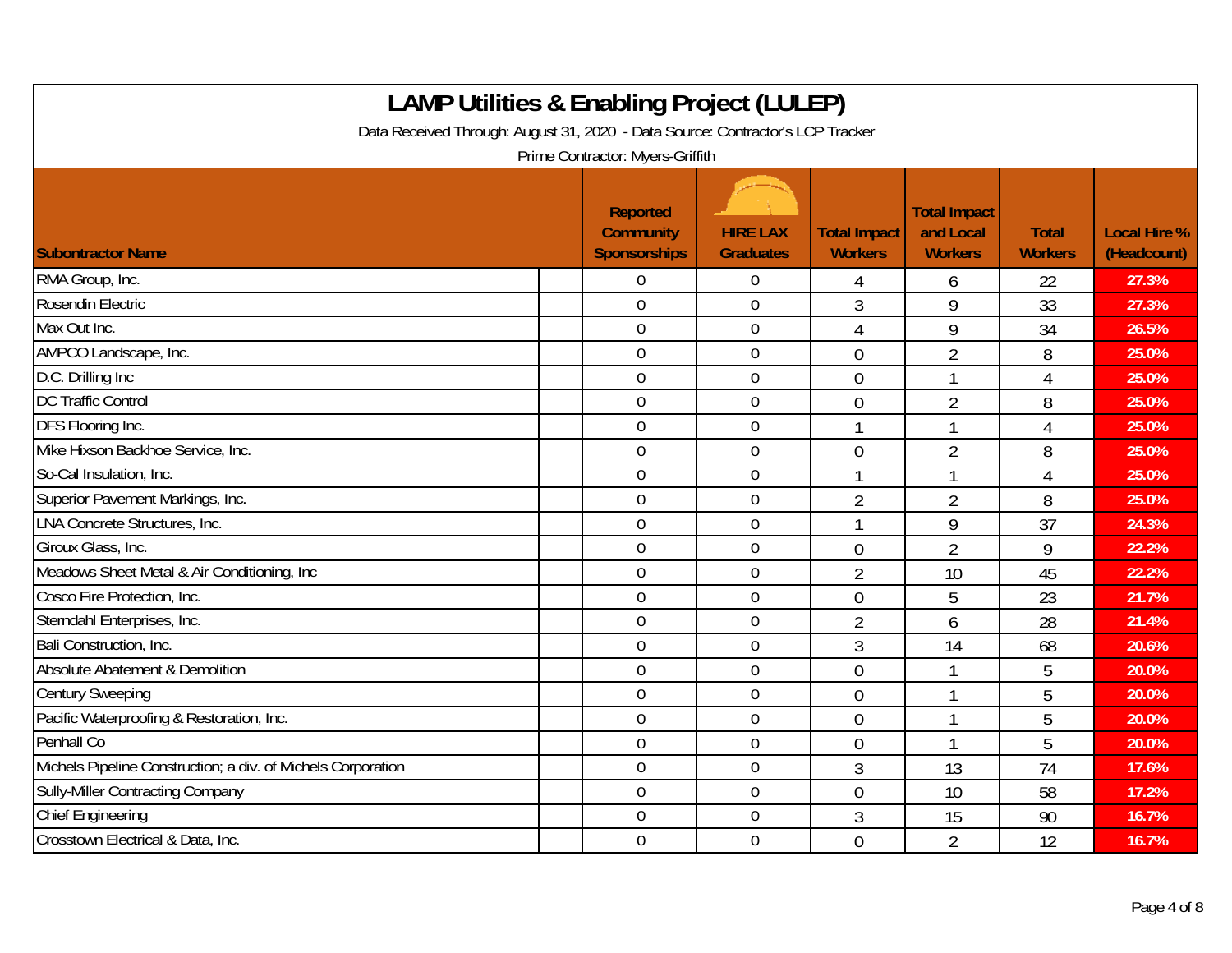| <b>LAMP Utilities &amp; Enabling Project (LULEP)</b><br>Data Received Through: August 31, 2020 - Data Source: Contractor's LCP Tracker<br>Prime Contractor: Myers-Griffith |                                                     |                                     |                                       |                                                    |                                |                                    |  |  |
|----------------------------------------------------------------------------------------------------------------------------------------------------------------------------|-----------------------------------------------------|-------------------------------------|---------------------------------------|----------------------------------------------------|--------------------------------|------------------------------------|--|--|
| <b>Subontractor Name</b>                                                                                                                                                   | Reported<br><b>Community</b><br><b>Sponsorships</b> | <b>HIRE LAX</b><br><b>Graduates</b> | <b>Total Impact</b><br><b>Workers</b> | <b>Total Impact</b><br>and Local<br><b>Workers</b> | <b>Total</b><br><b>Workers</b> | <b>Local Hire %</b><br>(Headcount) |  |  |
| <b>Granstrom Masonry Inc</b>                                                                                                                                               | $\overline{0}$                                      | $\mathbf 0$                         | $\theta$                              |                                                    | 6                              | 16.7%                              |  |  |
| Kato Landscape, Inc.                                                                                                                                                       | $\overline{0}$                                      | $\mathbf{0}$                        |                                       | $\overline{2}$                                     | 12                             | 16.7%                              |  |  |
| Southcoast Acoustical Interiors, Inc.                                                                                                                                      | $\mathbf 0$                                         | $\boldsymbol{0}$                    | $\overline{0}$                        | 3                                                  | 18                             | 16.7%                              |  |  |
| Util-Locate                                                                                                                                                                | $\overline{0}$                                      | $\mathbf 0$                         | $\mathbf 1$                           | $\mathbf 1$                                        | 6                              | 16.7%                              |  |  |
| Vertical Acess, Inc.                                                                                                                                                       | $\overline{0}$                                      | $\mathbf{0}$                        | $\overline{0}$                        |                                                    | 6                              | 16.7%                              |  |  |
| Nor Cal Pipeline Services                                                                                                                                                  | $\overline{0}$                                      | $\boldsymbol{0}$                    | 1                                     | $\overline{7}$                                     | 43                             | 16.3%                              |  |  |
| Zefiro Corporation                                                                                                                                                         | $\overline{0}$                                      | $\mathbf 0$                         | $\overline{2}$                        | $\overline{7}$                                     | 46                             | 15.2%                              |  |  |
| BC Rentals, Inc. dba BC Traffic Specialist                                                                                                                                 | $\mathbf 0$                                         | $\mathbf 0$                         | $\overline{0}$                        | 3                                                  | 20                             | 15.0%                              |  |  |
| <b>DRS Rebar Inc</b>                                                                                                                                                       | $\mathbf 0$                                         | $\boldsymbol{0}$                    | $\overline{0}$                        | 1                                                  | $\overline{7}$                 | 14.3%                              |  |  |
| Nolds Equipment                                                                                                                                                            | $\mathbf 0$                                         | $\mathbf 0$                         | $\mathbf{1}$                          | 1                                                  | $\overline{7}$                 | 14.3%                              |  |  |
| G. O. Rodriguez Trucking, Inc.                                                                                                                                             | $\mathbf 0$                                         | $\mathbf 0$                         |                                       | $\overline{7}$                                     | 55                             | 12.7%                              |  |  |
| All American Asphalt                                                                                                                                                       | $\mathbf 0$                                         | $\mathbf 0$                         | 6                                     | 28                                                 | 221                            | 12.7%                              |  |  |
| Traffic Management Inc.                                                                                                                                                    | $\overline{0}$                                      | $\mathbf 0$                         | $\mathbf{0}$                          | $\mathbf{1}$                                       | 8                              | 12.5%                              |  |  |
| Upland Contracting, Inc.                                                                                                                                                   | $\mathbf 0$                                         | $\mathbf 0$                         | $\overline{0}$                        |                                                    | 8                              | 12.5%                              |  |  |
| G&F Concrete Cutting, Inc.                                                                                                                                                 | $\mathbf 0$                                         | $\boldsymbol{0}$                    | $\overline{0}$                        | $\overline{2}$                                     | 18                             | 11.1%                              |  |  |
| R.J. Lalonde, Inc.                                                                                                                                                         | $\boldsymbol{0}$                                    | $\boldsymbol{0}$                    | $\mathbf{1}$                          | $\overline{1}$                                     | 9                              | 11.1%                              |  |  |
| Smithson Electric, Inc.                                                                                                                                                    | $\overline{0}$                                      | $\mathbf 0$                         | $\theta$                              | 1                                                  | 9                              | 11.1%                              |  |  |
| Ferreira Construction Co, Inc.                                                                                                                                             | $\mathbf 0$                                         | $\mathbf 0$                         | 1                                     | 5                                                  | 46                             | 10.9%                              |  |  |
| Badger Daylighting Corp.                                                                                                                                                   | $\overline{0}$                                      | $\overline{0}$                      | $\mathbf{1}$                          | 3                                                  | 28                             | 10.7%                              |  |  |
| Los Angeles Signal Construction, Inc.                                                                                                                                      | $\mathbf 0$                                         | $\mathbf 0$                         | $\overline{0}$                        |                                                    | 11                             | 9.1%                               |  |  |
| Pavement Coatings, Inc.                                                                                                                                                    | $\mathbf 0$                                         | $\mathbf 0$                         | $\theta$                              |                                                    | 11                             | 9.1%                               |  |  |
| Cindy Trump, Inc., DBA Lindys Cold Planing                                                                                                                                 | $\mathbf 0$                                         | $\mathbf 0$                         | $\mathbf{0}$                          | $\mathbf 1$                                        | 13                             | 7.7%                               |  |  |
| Crane Rental Service, Inc.                                                                                                                                                 | $\mathbf 0$                                         | $\boldsymbol{0}$                    |                                       |                                                    | 14                             | 7.1%                               |  |  |
| 2R Drilling, Inc.                                                                                                                                                          | $\overline{0}$                                      | $\mathbf 0$                         | $\overline{0}$                        | $\overline{0}$                                     | 8                              | 0.0%                               |  |  |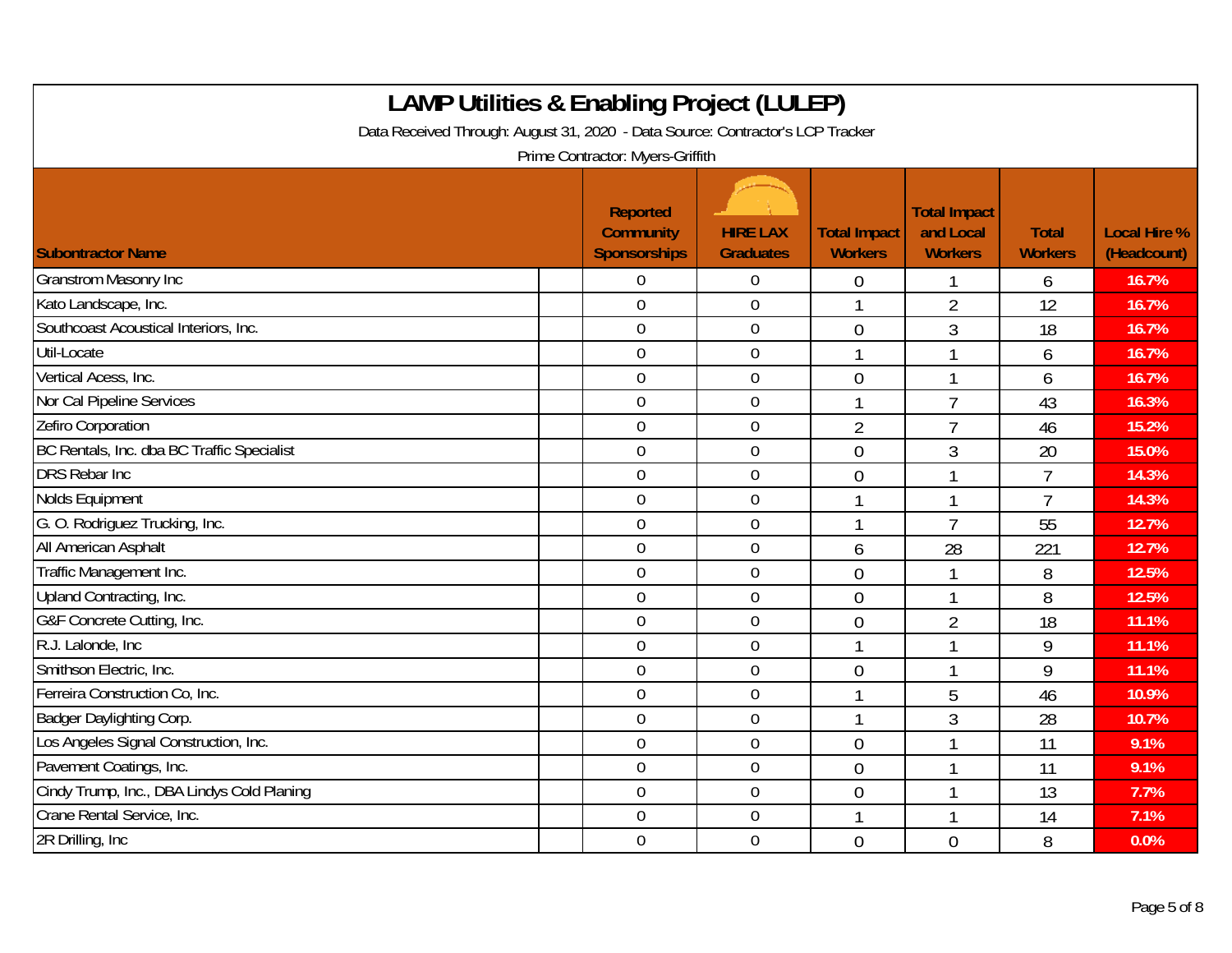| <b>LAMP Utilities &amp; Enabling Project (LULEP)</b><br>Data Received Through: August 31, 2020 - Data Source: Contractor's LCP Tracker<br>Prime Contractor: Myers-Griffith |                                                     |                                     |                                       |                                                    |                                |                                    |  |  |  |
|----------------------------------------------------------------------------------------------------------------------------------------------------------------------------|-----------------------------------------------------|-------------------------------------|---------------------------------------|----------------------------------------------------|--------------------------------|------------------------------------|--|--|--|
| <b>Subontractor Name</b>                                                                                                                                                   | Reported<br><b>Community</b><br><b>Sponsorships</b> | <b>HIRE LAX</b><br><b>Graduates</b> | <b>Total Impact</b><br><b>Workers</b> | <b>Total Impact</b><br>and Local<br><b>Workers</b> | <b>Total</b><br><b>Workers</b> | <b>Local Hire %</b><br>(Headcount) |  |  |  |
| AD Improvements Inc                                                                                                                                                        | $\overline{0}$                                      | $\overline{0}$                      | $\overline{0}$                        | 0                                                  | 3                              | 0.0%                               |  |  |  |
| Anglemyer Crane Rental                                                                                                                                                     | $\mathbf 0$                                         | $\mathbf 0$                         | $\overline{0}$                        | $\overline{0}$                                     | 1                              | 0.0%                               |  |  |  |
| Asphalt, Fabric & Engineering, Inc.                                                                                                                                        | $\overline{0}$                                      | $\boldsymbol{0}$                    | $\overline{0}$                        | $\overline{0}$                                     | 3                              | 0.0%                               |  |  |  |
| Ayala Boring Inc                                                                                                                                                           | $\overline{0}$                                      | $\mathbf 0$                         | $\overline{0}$                        | $\overline{0}$                                     | 9                              | 0.0%                               |  |  |  |
| Barneys Hole Digging Service                                                                                                                                               | $\overline{0}$                                      | $\overline{0}$                      | $\overline{0}$                        | $\overline{0}$                                     | $\overline{2}$                 | 0.0%                               |  |  |  |
| Bragg Crane Service (sub to Comet Electric)                                                                                                                                | $\overline{0}$                                      | $\boldsymbol{0}$                    | $\overline{0}$                        | $\overline{0}$                                     | 3                              | 0.0%                               |  |  |  |
| <b>Burros Backhoe Service, LLC</b>                                                                                                                                         | $\overline{0}$                                      | $\overline{0}$                      | $\overline{0}$                        | $\overline{0}$                                     | $\overline{2}$                 | 0.0%                               |  |  |  |
| C Below Inc                                                                                                                                                                | $\mathbf 0$                                         | $\mathbf 0$                         | $\overline{0}$                        | $\overline{0}$                                     | 12                             | 0.0%                               |  |  |  |
| C.M. Peich, Inc.                                                                                                                                                           | $\mathbf 0$                                         | $\overline{0}$                      | $\overline{0}$                        | $\overline{0}$                                     | $\overline{7}$                 | 0.0%                               |  |  |  |
| Calmex Engineering, Inc.                                                                                                                                                   | $\boldsymbol{0}$                                    | $\overline{0}$                      | $\overline{0}$                        | $\overline{0}$                                     | $\overline{\phantom{a}}$       | 0.0%                               |  |  |  |
| Cell-Crete Corporation                                                                                                                                                     | $\overline{0}$                                      | $\mathbf 0$                         | $\Omega$                              | $\overline{0}$                                     | 3                              | 0.0%                               |  |  |  |
| CGO Construction Company, Inc.                                                                                                                                             | $\overline{0}$                                      | $\overline{0}$                      | $\overline{0}$                        | $\overline{0}$                                     | 3                              | 0.0%                               |  |  |  |
| Commercial Scaffolding of CA, Inc.                                                                                                                                         | $\mathbf 0$                                         | $\mathbf 0$                         | $\overline{0}$                        | $\overline{0}$                                     | 5                              | 0.0%                               |  |  |  |
| <b>Connor Concrete Cutting and Coring</b>                                                                                                                                  | $\overline{0}$                                      | $\overline{0}$                      | $\overline{0}$                        | $\overline{0}$                                     | 8                              | 0.0%                               |  |  |  |
| Cornerstone Demolition Corp.                                                                                                                                               | $\mathbf 0$                                         | $\overline{0}$                      | $\overline{0}$                        | $\overline{0}$                                     | 9                              | 0.0%                               |  |  |  |
| Dayton Certified Welding, Inc.                                                                                                                                             | $\mathbf 0$                                         | $\mathbf 0$                         | $\overline{0}$                        | $\overline{0}$                                     | $\overline{2}$                 | 0.0%                               |  |  |  |
| DeepScan, Inc.                                                                                                                                                             | $\overline{0}$                                      | $\boldsymbol{0}$                    | $\overline{0}$                        | $\overline{0}$                                     | 4                              | 0.0%                               |  |  |  |
| Discovery Hydrovac                                                                                                                                                         | $\mathbf 0$                                         | $\mathbf 0$                         | $\overline{0}$                        | $\overline{0}$                                     | $\overline{2}$                 | 0.0%                               |  |  |  |
| DJS General Contracting, Inc.                                                                                                                                              | $\mathbf 0$                                         | $\mathbf 0$                         | $\overline{0}$                        | $\overline{0}$                                     | 5                              | 0.0%                               |  |  |  |
| <b>Fastrack Rentals Inc</b>                                                                                                                                                | $\mathbf 0$                                         | $\boldsymbol{0}$                    | $\overline{0}$                        | $\overline{0}$                                     | $\overline{2}$                 | 0.0%                               |  |  |  |
| Fine Grade Equipment, Inc.                                                                                                                                                 | $\overline{0}$                                      | $\overline{0}$                      | $\overline{0}$                        | $\overline{0}$                                     | 6                              | 0.0%                               |  |  |  |
| Gregg Drilling & Testing, Inc.                                                                                                                                             | $\overline{0}$                                      | $\overline{0}$                      | $\overline{0}$                        | $\overline{0}$                                     | 5                              | 0.0%                               |  |  |  |
| <b>Ground Penetrating Radar</b>                                                                                                                                            | $\boldsymbol{0}$                                    | $\boldsymbol{0}$                    | $\overline{0}$                        | $\overline{0}$                                     | 3                              | 0.0%                               |  |  |  |
| H.D. Construction Equipment, Inc.                                                                                                                                          | $\overline{0}$                                      | $\mathbf 0$                         | $\overline{0}$                        | $\overline{0}$                                     | $\overline{7}$                 | 0.0%                               |  |  |  |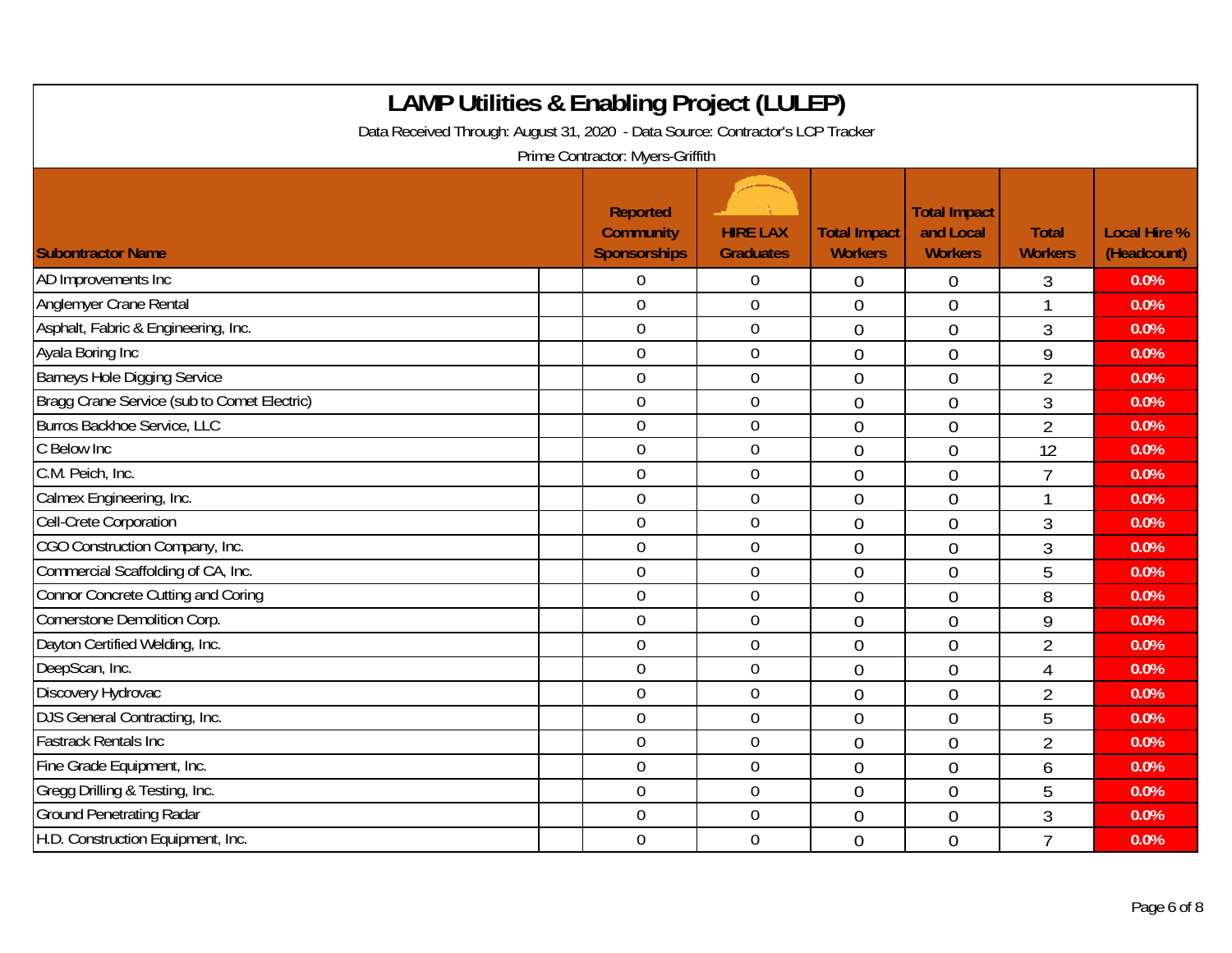| <b>LAMP Utilities &amp; Enabling Project (LULEP)</b><br>Data Received Through: August 31, 2020 - Data Source: Contractor's LCP Tracker<br>Prime Contractor: Myers-Griffith |                                                     |                                     |                                       |                                                    |                                |                                    |  |  |
|----------------------------------------------------------------------------------------------------------------------------------------------------------------------------|-----------------------------------------------------|-------------------------------------|---------------------------------------|----------------------------------------------------|--------------------------------|------------------------------------|--|--|
| <b>Subontractor Name</b>                                                                                                                                                   | <b>Reported</b><br><b>Community</b><br>Sponsorships | <b>HIRE LAX</b><br><b>Graduates</b> | <b>Total Impact</b><br><b>Workers</b> | <b>Total Impact</b><br>and Local<br><b>Workers</b> | <b>Total</b><br><b>Workers</b> | <b>Local Hire %</b><br>(Headcount) |  |  |
| Hardy & Harper                                                                                                                                                             | $\Omega$                                            | $\overline{0}$                      | $\overline{0}$                        | $\overline{0}$                                     | 9                              | 0.0%                               |  |  |
| <b>Hydraulic Cranes LLC</b>                                                                                                                                                | $\overline{0}$                                      | $\overline{0}$                      | $\overline{0}$                        | $\overline{0}$                                     |                                | 0.0%                               |  |  |
| Jim Painter Controls, Inc.                                                                                                                                                 | $\mathbf 0$                                         | $\boldsymbol{0}$                    | $\overline{0}$                        | $\overline{0}$                                     | -1                             | 0.0%                               |  |  |
| Johnson's Tree Service                                                                                                                                                     | $\overline{0}$                                      | $\overline{0}$                      | $\overline{0}$                        | $\overline{0}$                                     | $\overline{2}$                 | 0.0%                               |  |  |
| Lucas Builders, Inc.                                                                                                                                                       | $\overline{0}$                                      | $\overline{0}$                      | $\overline{0}$                        | $\overline{0}$                                     | 8                              | 0.0%                               |  |  |
| Merli Concrete Pumping                                                                                                                                                     | $\overline{0}$                                      | $\boldsymbol{0}$                    | $\overline{0}$                        | $\overline{0}$                                     | $\overline{4}$                 | 0.0%                               |  |  |
| Newman Backhoe Service, Inc.                                                                                                                                               | $\mathbf 0$                                         | $\mathbf 0$                         | $\overline{0}$                        | $\overline{0}$                                     | 14                             | 0.0%                               |  |  |
| Northwest Excavating Inc                                                                                                                                                   | $\mathbf 0$                                         | $\mathbf 0$                         | $\overline{0}$                        | $\overline{0}$                                     |                                | 0.0%                               |  |  |
| Pavement Recycling Systems                                                                                                                                                 | $\mathbf 0$                                         | $\mathbf 0$                         | $\overline{0}$                        | $\mathbf 0$                                        | 15                             | 0.0%                               |  |  |
| PCI                                                                                                                                                                        | $\mathbf 0$                                         | $\overline{0}$                      | $\overline{0}$                        | $\overline{0}$                                     | 22                             | 0.0%                               |  |  |
| Pipe Tec Inc                                                                                                                                                               | $\overline{0}$                                      | $\mathbf 0$                         | $\overline{0}$                        | $\theta$                                           | 3                              | 0.0%                               |  |  |
| Pre-Con                                                                                                                                                                    | $\mathbf 0$                                         | $\mathbf 0$                         | $\overline{0}$                        | $\overline{0}$                                     | 3                              | 0.0%                               |  |  |
| Pre-Con Installers                                                                                                                                                         | $\overline{0}$                                      | $\overline{0}$                      | $\overline{0}$                        | $\mathbf 0$                                        | 3                              | 0.0%                               |  |  |
| Ramsey Oil Co Inc                                                                                                                                                          | $\overline{0}$                                      | $\mathbf 0$                         | $\overline{0}$                        | $\overline{0}$                                     | 3                              | 0.0%                               |  |  |
| Reliable Construction Services, LLC                                                                                                                                        | $\overline{0}$                                      | $\overline{0}$                      | $\overline{0}$                        | $\overline{0}$                                     | 5                              | 0.0%                               |  |  |
| Savala Equipment Company                                                                                                                                                   | $\mathbf 0$                                         | $\mathbf 0$                         | $\mathbf 0$                           | $\mathbf 0$                                        | 3                              | 0.0%                               |  |  |
| Site Solution Services, Inc.                                                                                                                                               | $\mathbf 0$                                         | $\mathbf 0$                         | $\overline{0}$                        | $\overline{0}$                                     |                                | 0.0%                               |  |  |
| <b>Skaggs Concrete Cutting Inc</b>                                                                                                                                         | $\mathbf 0$                                         | $\mathbf 0$                         | $\overline{0}$                        | $\overline{0}$                                     |                                | 0.0%                               |  |  |
| <b>Techno Coatings Inc</b>                                                                                                                                                 | $\mathbf 0$                                         | $\mathbf 0$                         | $\overline{0}$                        | $\overline{0}$                                     | 5                              | 0.0%                               |  |  |
| Telfer Pavement Technologies, LLC                                                                                                                                          | $\overline{0}$                                      | $\boldsymbol{0}$                    | $\overline{0}$                        | $\overline{0}$                                     | 10                             | 0.0%                               |  |  |
| Torrent Resources CA, Inc.                                                                                                                                                 | $\mathbf 0$                                         | $\boldsymbol{0}$                    | $\overline{0}$                        | $\overline{0}$                                     | 13                             | 0.0%                               |  |  |
| Traffic Loops Crackfilling Inc                                                                                                                                             | $\mathbf 0$                                         | $\mathbf 0$                         | $\overline{0}$                        | $\overline{0}$                                     | 5                              | 0.0%                               |  |  |
| V&E Tree Service, Inc.                                                                                                                                                     | $\overline{0}$                                      | $\mathbf 0$                         | $\overline{0}$                        | $\overline{0}$                                     | 9                              | 0.0%                               |  |  |
| Whitecore Concrete Cutting & Demolition, Inc.                                                                                                                              | $\mathbf 0$                                         | $\mathbf 0$                         | $\overline{0}$                        | $\overline{0}$                                     | $\overline{2}$                 | 0.0%                               |  |  |